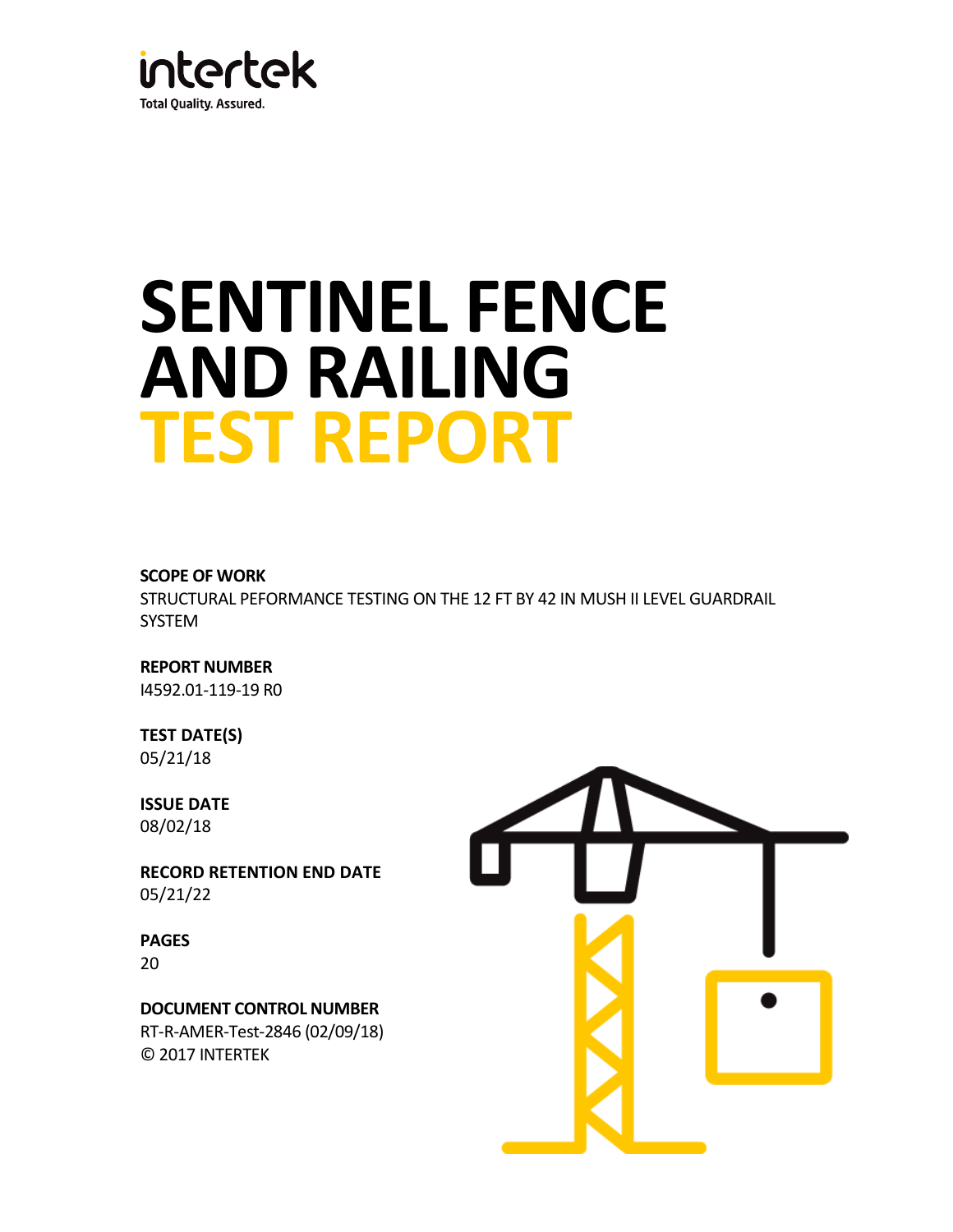

Telephone: 717-764-7700 Facsimile: 717-764-4129 www.intertek.com/building

## **TEST REPORT FOR SENTINEL FENCE AND RAILING**

Report No.: I4592.01-119-19 R0 Date: 08/02/18

#### **SECTION 9**

#### **TEST RESULTS**

#### **TEST NO. 1 - 05/21/18 DESIGN LOAD**: **50 lb / 1 square ft at Center of In-fill (on 3 Pickets)**

| <b>LOAD LEVEL</b>                   | <b>TEST LOAD</b> | <b>E.T.</b> | <b>DISPLACEMENT (in)</b>      |            |            |                  |
|-------------------------------------|------------------|-------------|-------------------------------|------------|------------|------------------|
|                                     | (1b)             | (min:sec)   | <b>END</b>                    | <b>MID</b> | <b>END</b> | NET <sup>1</sup> |
| Initial Load                        | 20               | 00:00       | 0.00                          | 0.00       | 0.00       | 0.00             |
| 2.0x Design Load                    | 106              | 00:13       | 0.34                          | 0.90       | 0.70       | 0.39             |
| <b>Initial Load</b>                 | 22               | 01:53       | 0.01                          | 0.07       | 0.06       | 0.03             |
| 93% Recovery from 2.0 x Design Load |                  |             |                               |            |            |                  |
| 2.5x Design Load                    | 142              | 02:17       | Achieved Load without Failure |            |            |                  |

*<sup>1</sup> Net displacement was the infill displacement relative to its top and bottom.*

# **TEST NO. 2 - 05/21/18**

#### **DESIGN LOAD: 50 lb / 1 square ft at Bottom of In-fill (on 3 Pickets)**

| <b>LOAD LEVEL</b>                   | <b>TEST LOAD</b> | <b>E.T.</b> | <b>DISPLACEMENT (in)</b>      |            |            |                  |
|-------------------------------------|------------------|-------------|-------------------------------|------------|------------|------------------|
|                                     | $(\mathsf{lb})$  | (min:sec)   | <b>END</b>                    | <b>MID</b> | <b>END</b> | NET <sup>1</sup> |
| Initial Load                        | 20               | 00:00       | 0.00                          | 0.00       | 0.00       | 0.00             |
| 2.0x Design Load                    | 109              | 00:13       | 0.22                          | 0.87       | 1.16       | 0.19             |
| <b>Initial Load</b>                 | 21               | 01:51       | 0.00                          | 0.05       | 0.07       | 0.01             |
| 95% Recovery from 2.0 x Design Load |                  |             |                               |            |            |                  |
| 2.5x Design Load                    | 126              | 02:16       | Achieved Load without Failure |            |            |                  |

*<sup>1</sup> Net displacement was the bottom rail displacement relative to its ends.*

#### **Test No. 3 - 05/21/18**

#### **DESIGN LOAD: 50 plf Uniform Horizontal Load on Top Rail**

| <b>LOAD LEVEL</b>                   | <b>TEST LOAD</b> | <b>E.T.</b> | <b>RAIL DISPLACEMENT (in)</b> |            |            |                  |
|-------------------------------------|------------------|-------------|-------------------------------|------------|------------|------------------|
|                                     | (1b)             | (min:sec)   | <b>END</b>                    | <b>MID</b> | <b>END</b> | NET <sup>1</sup> |
| Initial Load                        | 121              | 00:00       | 0.00                          | 0.00       | 0.00       | 0.00             |
| 2.0x Design Load                    | 1214             | 00:35       | 0.59                          | 5.34       | 0.59       | 4.75             |
| <b>Initial Load</b>                 | 121              | 02:23       | 0.02                          | 0.49       | 0.04       | 0.46             |
| 90% Recovery from 2.0 x Design Load |                  |             |                               |            |            |                  |
| 2.5x Design Load                    | 1512             | 03:20       | Achieved Load without Failure |            |            |                  |

*<sup>1</sup> Net displacement was mid-rail displacement relative to the rail at the support posts.*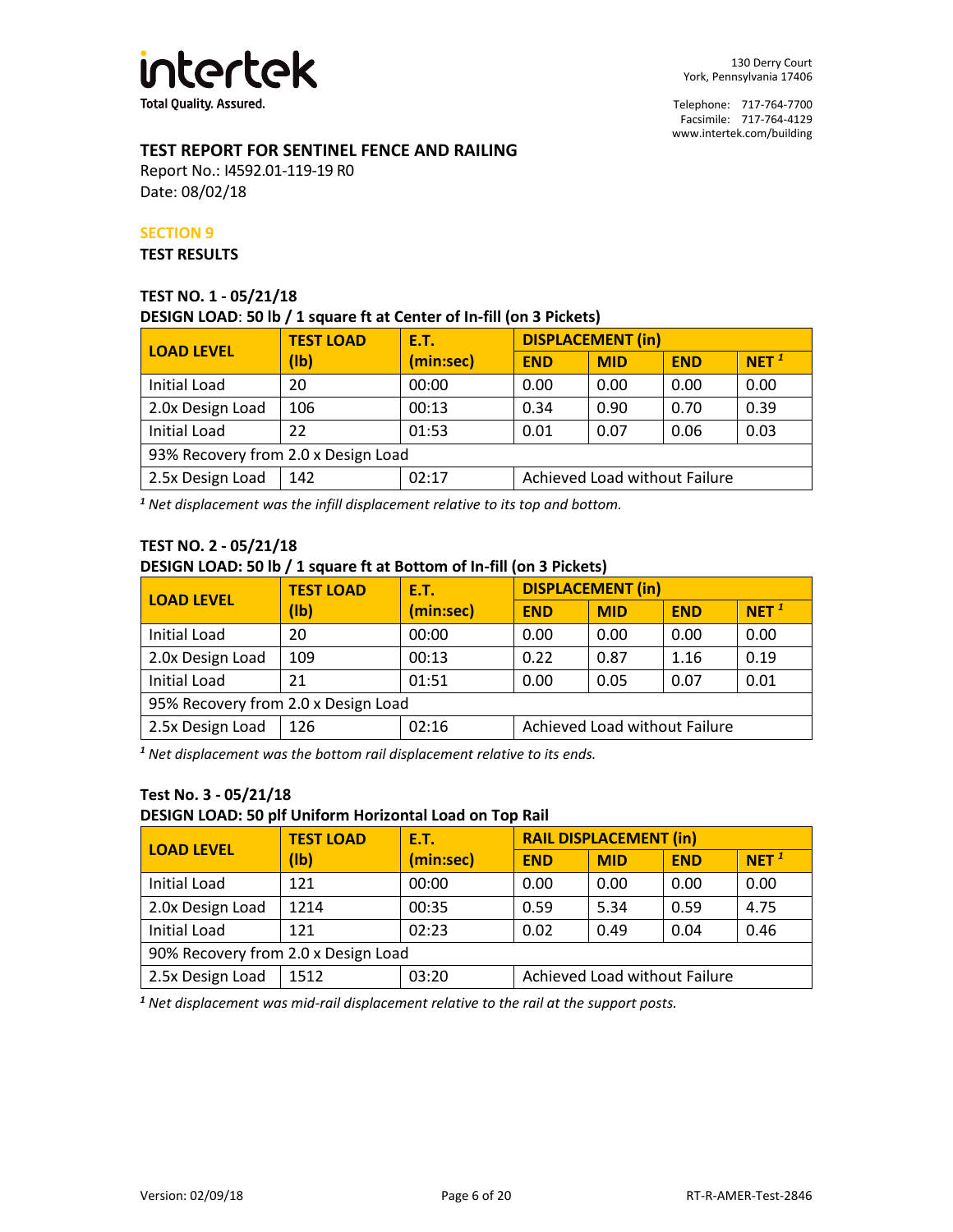

Telephone: 717-764-7700 Facsimile: 717-764-4129 www.intertek.com/building

#### **TEST REPORT FOR SENTINEL FENCE AND RAILING**

Report No.: I4592.01-119-19 R0 Date: 08/02/18

#### **Test No. 4 - 05/21/18 DESIGN LOAD**: **200 lb Concentrated Load at Ends of Top Rail (Brackets)**

| <b>LOAD LEVEL 1</b>                 | <b>TEST LOAD</b> | <b>E.T.</b> | <b>RAIL DISPLACEMENT (in)</b> |                    |  |  |
|-------------------------------------|------------------|-------------|-------------------------------|--------------------|--|--|
|                                     | (Ib)             | (min:sec)   | <b>RAIL END#1</b>             | <b>RAIL END #2</b> |  |  |
| <b>Initial Load</b>                 | 80               | 00:00       | 0.00                          | 0.00               |  |  |
| 2.0x Design Load                    | 801              | 00:15       | 0.27                          | 0.19               |  |  |
| <b>Initial Load</b>                 | 81               | 02:03       | 0.03                          | 0.02               |  |  |
| 89% Recovery from 2.0 x Design Load |                  |             |                               |                    |  |  |
| 2.5x Design Load                    | 1002             | 02:34       | Achieved Load without Failure |                    |  |  |

*<sup>1</sup> A spreader beam was used to impose loads on* both *ends of the railing system; therefore, loads were doubled.*

#### **SECTION 10**

#### **CONCLUSION**

Using performance criteria of 75% deflection recovery from 2.0 times design load and withstanding an ultimate load of 2.5 times design load, the test results substantiate compliance with the design load requirements of the referenced building codes for the 145 in wide by 42 in high Mush II aluminum level guardrail system reported herein. Anchorage of support posts to the supporting structure is not included in the scope of this testing and would need to be evaluated separately.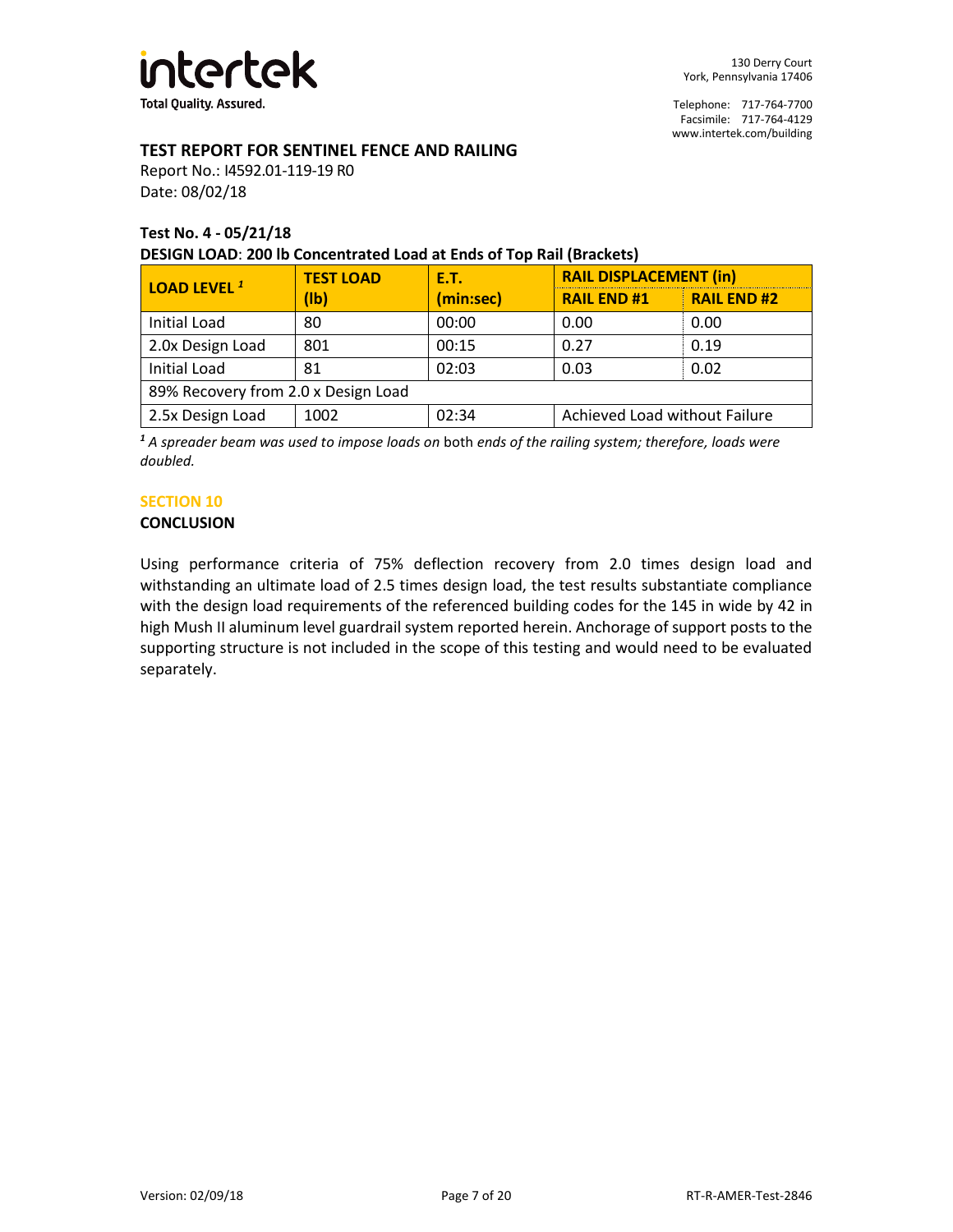

130 Derry Court York, Pennsylvania 17406

Telephone: 717-764-7700 Facsimile: 717-764-4129 www.intertek.com/building

#### **TEST REPORT FOR SENTINEL FENCE AND RAILING**

Report No.: I4592.01-119-19 R0 Date: 08/02/18

## **SECTION 11**

**PHOTOGRAPHS**



**Photo No. 1 In-Fill Load Test at Center of Three Pickets**



**Photo No. 2 In-Fill Load Test at Bottom of Three Pickets**